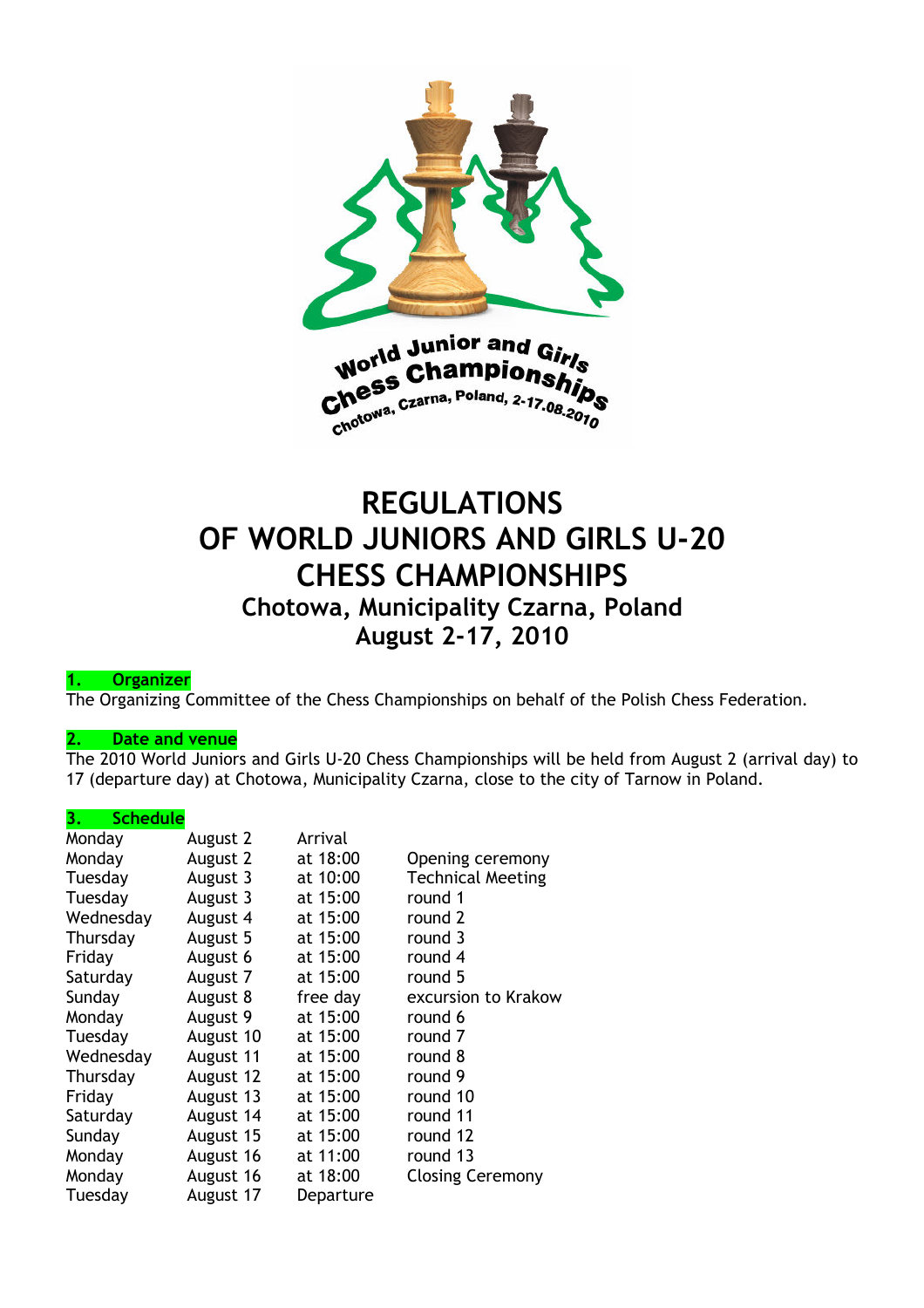## 4. Organizing Committee

Mr. Jozef Chudy, Mayor of Municipality Czarna - Chairman Contact person: Grzegorz Zielinski, mobile phone: +48-512-472-191 e-mail: grz.zielinski@gmail.com Mr. Andrzej Grygiel - owner of the "Grand" hotel in Chotowa Phone/fax: +48-14-670-65-50 e-mail: chotowa@owsgrand.pl; www.owsgrand.pl Mr. Jan Kusina - Championships Director e-mail: jkusina@mzszach.l.pl Phone/fax +48-12-411-48-01 Address of Organizers: Gminne Centrum Kultury i Promocji w Czarnej ul. Dworcowa 6A, 39-215 Czarna, Poland

## 5. Website

www.wjcc2010.pl

#### 6. Chief Arbiter

IA Andrzej Filipowicz e-mail: a.filipowicz@szachista.com mobile phone: +48-502-091-726

#### 7. Appeal Committee

Names of the members of the Appeal Committee will be announced during the Technical Conference. Complaints about the decisions of the Chief Arbiter or his assistants must be submitted in a written form to the Chairman of the Appeal Committee within 30 minutes after the completion of the playing session. A sum of 100  $\epsilon$  must be enclosed to the complaint as a deposit of the complaining. The deposit must be handed to the Chairman of the Appeal Committee. If the appeal is admitted, the sum shall be returned immediately. If the appeal is refused, the deposit is forfeited to the FIDE.

#### 8. Playing system and rate of play

The championships will be played in 13 rounds, Swiss System, in accordance with FIDE regulations of July 1, 2009.

According to FIDE rules, the rate of play will be 90 minutes for the 40 moves followed by 30 minutes for all remaining moves with an increment of 30 seconds per move starting from move one.

# **9. Final ranking of players. Tie-breaks.**<br>1. The final ranking order of the players is

- The final ranking order of the players is determined by the number of points scored.
- 2. If at the end of the tournament two or more players are tied for the first place, the tie shall be broken according to FIDE regulations D.VI.01.14:
	- a. For Swiss tournaments where the players involved have all played only against rated opponents, after eliminating the lowest rated opponent, find the sum of opponents' ratings. The highest total wins. If still tied, eliminate the rating of the next lowest rated opponent(s) until a decision is possible.
	- b. For other Swiss tournaments, the sum of progressive scores. The highest total wins. If still tied, deduct the first round score, and if necessary the second round and so on.

#### 10. Additional competion rules

- 1. Any player who arrives at the chessboard after the start of the session shall lose the game. Thus the default time is 0 minutes - vide art. 6.6a of the FIDE Laws of Chess.
- 2. Analyzing is not allowed in the playing hall.
- 3. During the game the players are not allowed to go to the analyzing room or to the press room.
- 4. Flash photography may be used only in the first ten minutes of the playing session.
- 5. Only the players and arbiters shall be allowed in the actual playing area, except with the express permission of the Chief Arbiter. After the end of the game the players have to leave the closed area.
- 6. As long as the game is in progress a player may talk only to an arbiter or to his opponent as permitted by the Laws of Chess.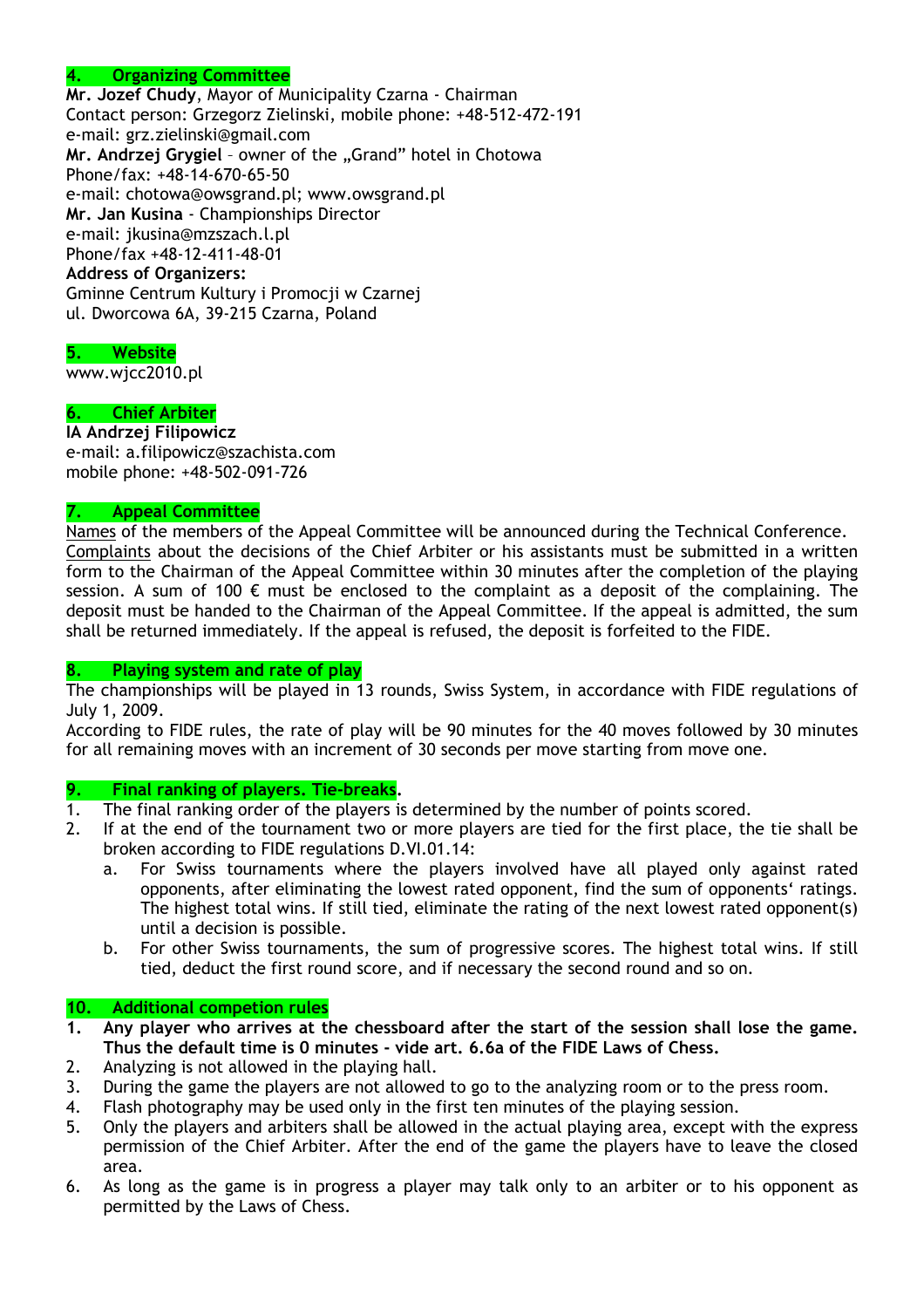## 11. Prizes

- 1. Players placed first, second and third will be awarded respectively with gold, silver and bronze medals. In case of a tie the winner will be decided in accordance with the mentioned FIDE regulations. It concerns also the prizes.
- 2. Money prizes, cups and trophies (gifts) will be awarded to players who take the first eight places in each tournament (open juniors and girls).
- 3. The prizes will be award at the official closing ceremony. The players receive the prizes personally.

The prize fund for both championships is 25.400 Euro, distributed in the following way:

| 1. WORLD JUNIOR U-20 CHAMPIONSHIP - prizes: 15.300 Euro |                 |                       |                 |  |
|---------------------------------------------------------|-----------------|-----------------------|-----------------|--|
| I - 4.000 Euro                                          | II - 3.000 Euro | III - 2.500 Euro      | IV - 2.000 Euro |  |
| V - 1.500 Euro VI - 1.000 Euro VII - 800 Euro           |                 |                       | VIII - 500 Euro |  |
| 2. WORLD GIRLS U-20 CHAMPIONSHIP - prizes: 10.100 Euro  |                 |                       |                 |  |
| 1 - 3.000 Euro                                          | II - 2.000 Euro | III - 1.500 Euro      | IV - 1.000 Euro |  |
| V - 800 Euro                                            | VI - 700 Euro   | <b>VII - 600 Euro</b> | VIII - 500 Euro |  |

#### 12. Age of participants

According to FIDE regulations, entitled to participate are chess players born on and after January 1, 1990.

## 13. Participants

Entitled to participate are (the stay and accommodation covered by Organizers):

- a. Players placed 1-3 in the previous World U-20 Juniors & Girls Championships,
- b. Continental U-20 champions (for Europe U-18 Champion the oldest group),
- c. Top six juniors and top four girls at the FIDE International Rating List,
- d. World U-18 and U-16 present champions,
- e. One junior and one girl player from each national federation.

In case of necessity the hosting federation can present a second player.

If a national federation wishes to present additional players, besides the main ones qualified in a normal way or personal right, it should contact the Organizing Committee. A player can participate at the championship only after receiving an official consent from the Organizing Committee, but the Organizers do not wish to limit additional participants.

#### 14. Deadline for applications and registration – June 2, 2010

Chess players can participate in the championships provided an official application is made by his/her National Federation. The confirmations of the fee payments to the FIDE and the registration forms shall reach the Organizing Committee by fax or email before June 2, 2010.

The National Federations can also announce and register additional players as well as coaches and accompanying persons etc.

The complete registration must include the Federation, FIDE ID number, surname, first name/s, international rating and FIDE title, the passport details of every player, every coach and every accompanying person.

It must also include the name, details and phone number, fax, email of the contact person of the Federation.

An identity photo (2x3 cm) should be sent for the badge of the players, coaches and accompanying persons by June 2, 2010 by the official mail. Otherwise the photo can be taken on arrival – cost 5 Euro.

Attention:

All guest players (the accommodation covered by Organizers) should make their application by the above deadline. After this date no guest player application will be accepted and their application will be treated as if they were additional players.

Registrations Forms must be sent to:

Championships Director Mr. Jan Kusina e-mail: jkusina@mzszach.l.pl

phone/fax +48-12-411-48-01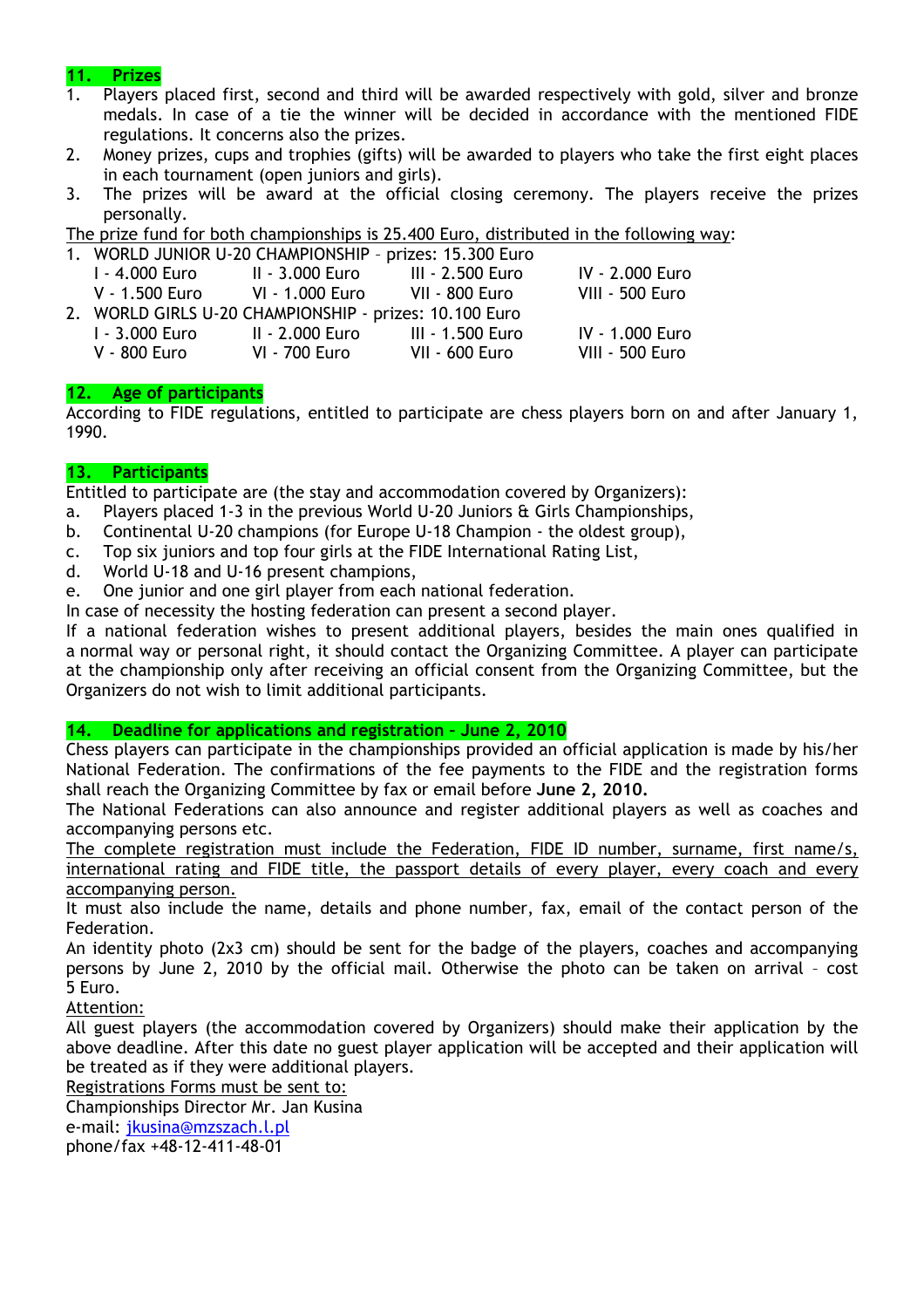## 15. Entry and registration fee

According to FIDE regulations, the entry fee is 70 Euro for each main player and 140 Euro for each additional player. The fees shall be transferred to the FIDE bank account.

Every participant, coach and accompanying person shall pay 100 Euro as registration fee. In return they will be provided with transportation services from the airport to hotel and back, accreditation, badge, excursion and daily bulletin.

Registration of participants after arrival will be done in the "GRAND" hotel Chotowa from August 1 (Sunday) at 14.00 o'clock till August 2 (Monday) at 17.00 o'clock.

#### 16. Board and lodging

The participants will stay in the "GRAND" hotel in Chotowa, and other hotels next to Chotowa (the "Sezam" hotel in Machowa, the "Lord" hotel in Debica) - all comfortable rooms with TV, Internet.

The main guest players will be provided with free accommodation (in double rooms) and meal (three times a day) starting on August 2 (dinner) till August 17 (breakfast), 2010.

Those wishing to stay in a single room shall pay 30 Euro per day.

Every additional player and accompanying person shall pay:

- 55 Euro per day in a triple room 825 Euro for all days
- 60 Euro per day in a double room 900 Euro for all days
	-
- 90 Euro per day in a single room 1350 Euro for all days

The price includes an accommodation plus three-meals a day.

All players, coach and accompanying persons may use a swimming pool, sport hall and playground and other sport facilities.

## Attention:

All participants including coaches and accompanying persons must stay in the hotels proposed by Organizers. Organizers will refuse any person to be a participant if she or he don't stay in the accommodation offered by the Organizer.

All payments for registration and accommodation must be made in advance by transferring the amount to official bank account not later than June 2, 2010.

#### 17. Travel expenses and arrivals

According to FIDE regulations, the participating federations shall cover the travel expenses of all players, coach and accompanying persons.

Arrival to Krakow Airport Balice (about 100 km from Chotowa) or directly to the "Grand" hotel in Chotowa, the municipality Czarna, about 25 km from the city of Tarnow.

The Organizers will arrange buses from the Krakow Airport Balice from August 1 (Sunday) at 15.00 o'clock till August 2 (Monday) at 13.00 o'clock.

All participants should confirm the date and hour of arrival to Krakow (or to Chotowa) before July 15, 2010.

#### 18. Way of payment

All payments (board and lodging, registration fee) made in EURO shall be transferred to the bank account of the Organizers.

The deadline of all payments is June 2, 2010.

Account of Organizers (for EURO): Bank Polskiej Spoldzielczosci Wroclaw SWIFT CODE: POLUPLPR PL 02 8589 0006 0060 0310 2714 0004 POLU PL PR

The foreign bank commissions must be paid by the sender. If it is not paid, the organizers will charge the respective participants by an invoice, which must be paid in full before the end of the second round.

Attention: In case of not presenting the applications and not making the payments before June 2, 2010, the additional 100 Euro must be paid for each participant as a fine.